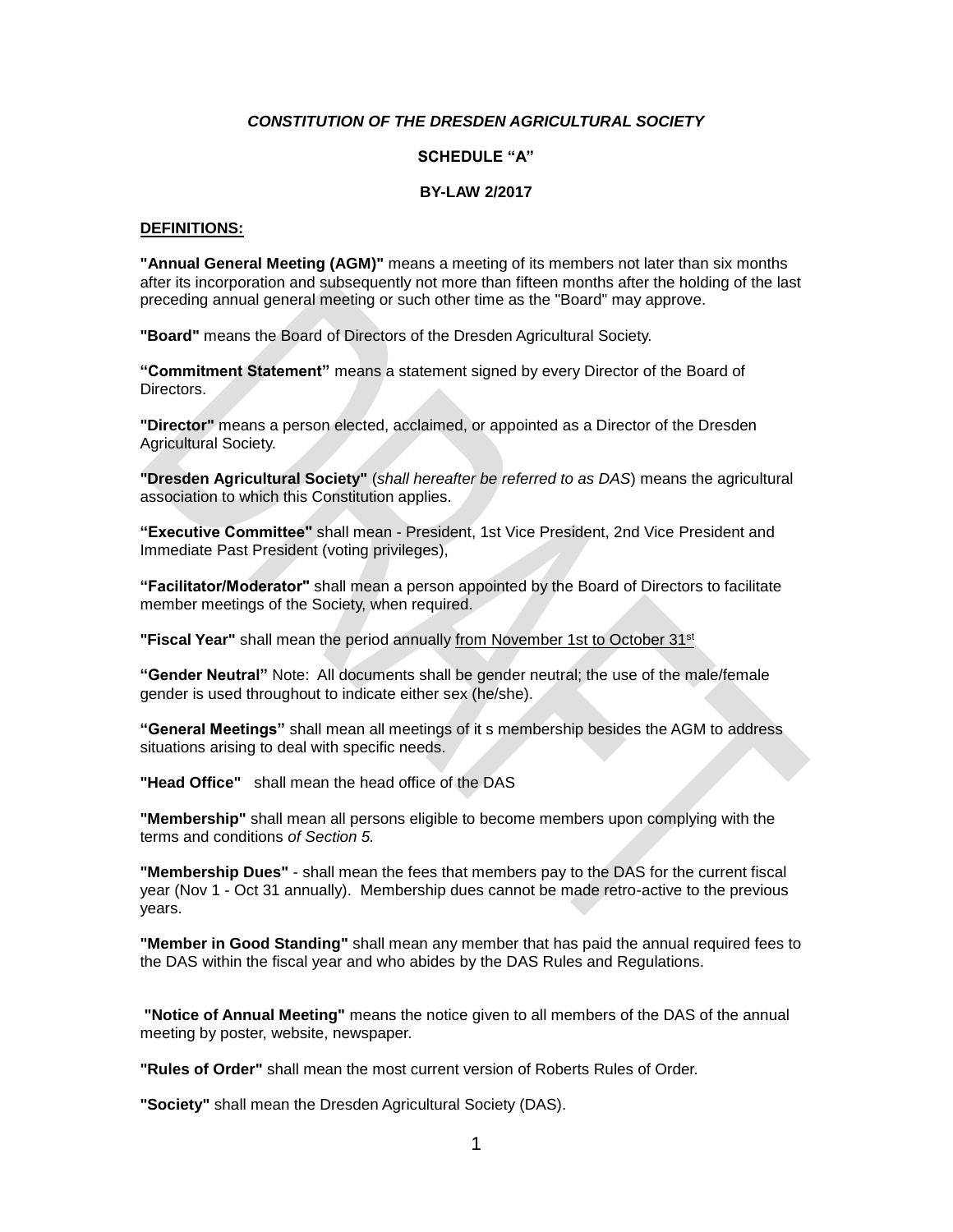**"Special General Meeting"** shall mean meetings called involving DAS property (selling, mortgaging, leasing or otherwise disposing of property owned by the DAS or by petition of 1/3 of the members. See Sections 7.10 & 7.11

**"Term"** shall mean the length of time a Director is elected, appointed to serve on the Board as approved by the membership and/or Board of Directors in compliance with the Constitution Rules.

**"Voting Privileges"** shall mean that the members eligible to vote, may vote at duly called meetings.

#### **SECTION 1**

#### **NAME:**

The name of the society shall be the **"DRESDEN AGRICULTURAL SOCIETY"** henceforth known as "DAS".

#### **SECTION 2**

#### **AUTHORITY:**

The "DAS" is organized under the authority of the Agricultural and Horticultural Organizations Act of Ontario and all Sections of this document shall be read to conform with said Agricultural and Horticultural Organizations Act, R.S.O. 1990, Chapter A.9 as amended from time to time.

## **SECTION 3**

#### **PURPOSE:**

The purpose of an agricultural society is to encourage an awareness of agriculture and to promote improvements in the quality of life of persons living in an agricultural community by,

- a) Researching the needs of the agricultural community and developing programs to meet those needs.
- b) Holding agricultural exhibitions featuring competitions for which prizes may be awarded.
- c) Promoting the conservation of natural resources.
- d) Encouraging the beautification of the agricultural community.
- e) Supporting and providing facilities to encourage activities intended to enrich rural life.
- f) Conducting or promoting horse races when authorized to do so by a by-law of the DAS,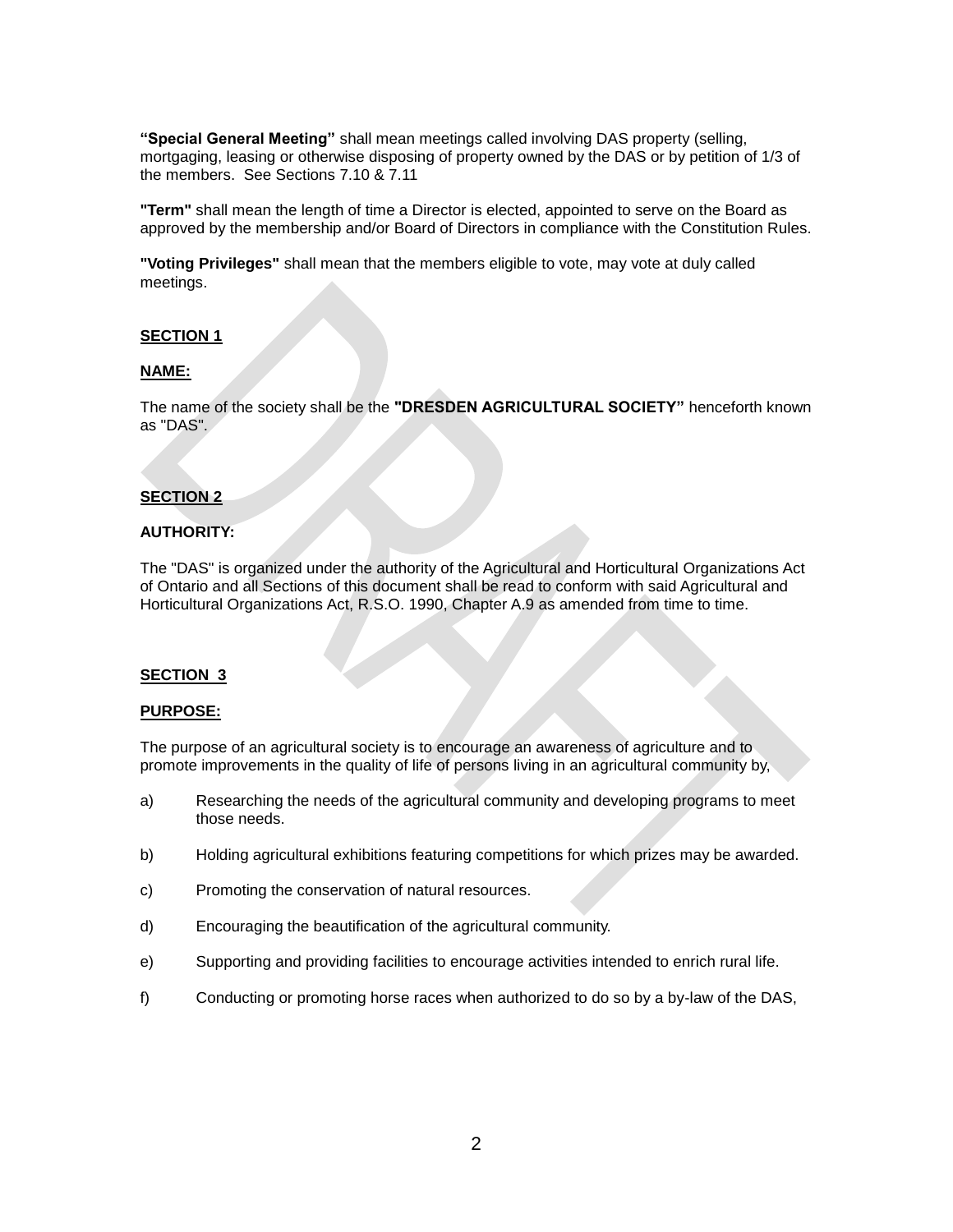# **SECTION 4**

#### **HEAD OFFICE:**

The Head Office of the DAS shall be located in the town of Dresden, in the Municipality of Chatham-Kent, the Province of Ontario, on DAS property. In an emergency, the address of the DAS office therein as determined by the current Board, remains in the town of Dresden, in a public venue.

# **SECTION 5**

### **MEMBERSHIP:**

- 5.1 Every person shall be entitled to be a member of the Dresden Agricultural Society by paying the required annual fee.
- 5.2 Any person living within 60 kilometers (40 miles) of the Society's Head Office may become a director, by paying the annual fee set out in a by-law of the DAS and by upholding societies mandate. But no persons under the age of eighteen (18) is eligible to vote at meetings of the DAS.
- 5.3 There shall be an annual membership fee as shall be recommended by the membership at the AGM. The annual membership fee must be paid prior to the start of the AGM meeting. Changes to the membership fee shall become effective for the following fiscal year.
- 5.4 Privileges of membership A member shall be entitled to participate in the activities of the DAS as shall be defined by the Board each year. Only those who were members during the previous fiscal year and the current fiscal year are entitled to vote at the AGM.

### **SECTION 6**

#### **DIRECTORS:**

- 6.1. The Board of Directors shall consist of  $\overline{9}$  –13 Directors.
- 6.2 The membership shall elect at each AGM from amongst themselves Directors for a term of 1 to 3 years on a rotation basis, to replace end of term vacancies. Directors shall be elected to finished uncompleted terms due to a death or a resignations.
- 6.3a) In the event of a vacancy occurring on the Board either by resignation or death of any Director, or otherwise, the remaining members of the Board shall have the power to appoint any member of the DAS to fill such vacancy provided they meet the election requirements (if possible) to stand for office. When (3) three or more vacancies occur a general meeting of the DAS shall be called and Directors elected to fill the vacancies.
	- b) In the event of a Director's written resignation, the resignation will be accepted by the Board. The position may be filled by appointment at the next monthly meeting of the DAS Directors.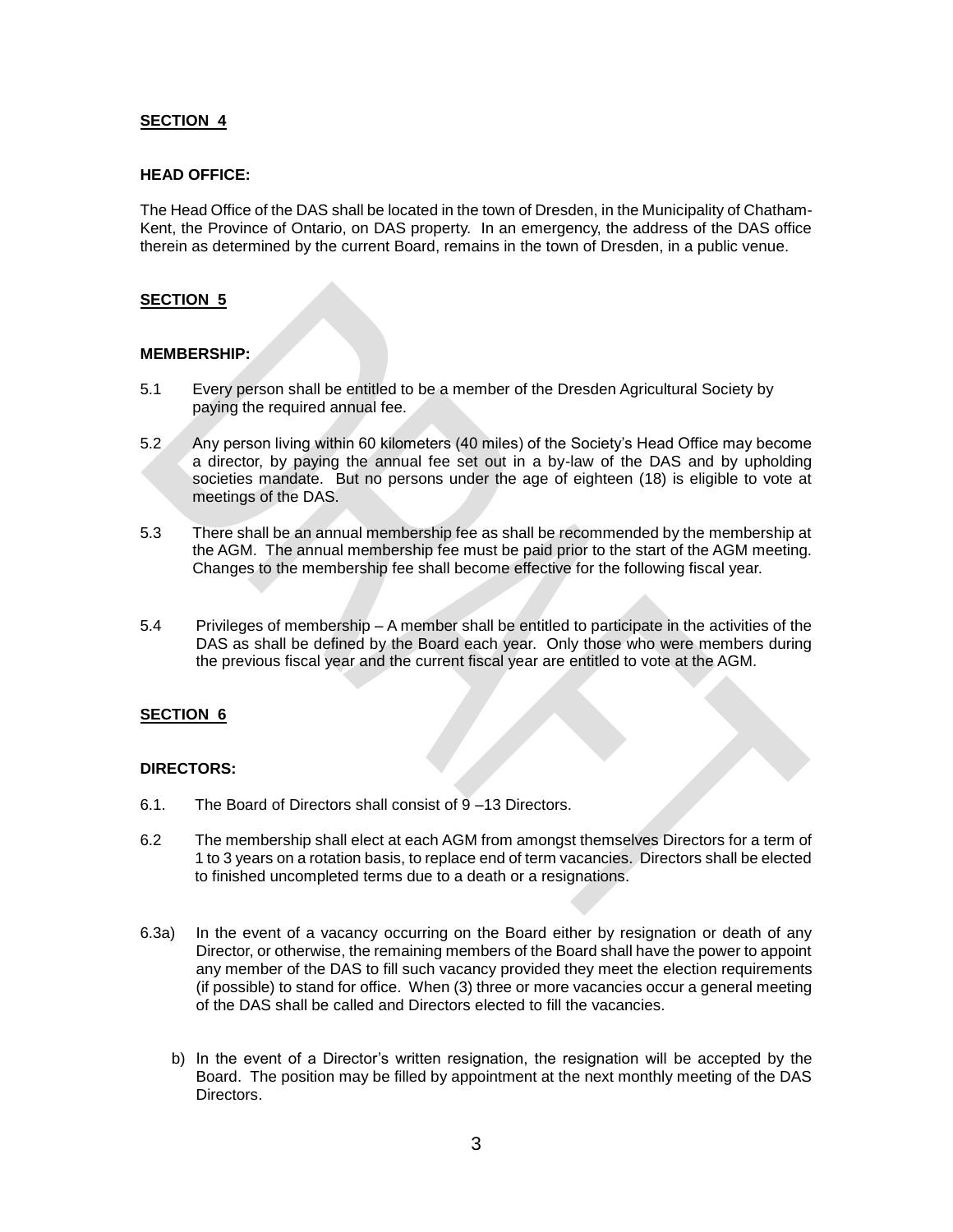- 6.4 Where a Director of the DAS has a conflict of interest direct or indirect, in any matter in which the DAS is concerned he/she shall disclose the interest and shall not take part in the consideration, or discussion of, or vote on any question with respect to the matter. The member declaring the interest shall leave the room when the item is under consideration until the matter has been disposed of by the remaining Directors.
- 6.5 The Board of Directors shall have power to act for and on behalf of the DAS in all matters, subject to the bylaws and Regulations of the DAS between annual, or general membership meetings, however are still accountable to the membership for their actions.
- 6.6 In order to remain as a Director of the DAS a Director may not miss (3) three consecutive Directors Monthly Board Meeting (DMBM) without notification; will be notified by mail and/or other electronic communication by the Secretary of their termination at the Board's discretion.
- 6.7 The President, 1st Vice President, 2nd Vice President and the Immediate Past President and remaining Directors shall constitute the Board of Directors.

# **EXECUTIVE COMMITTEE:**

- 6.8a The Directors shall elect from among themselves at a meeting to be held immediately following the AGM, a President, 1st Vice President, and 2nd Vice President. This Committee shall include the Immediate Past President (if still a Director) and shall be known as the Executive Committee of the DAS.
- 6.8b Executive positions, Ex-President, President, 1st Vice President, and 2nd Vice President shall hold their position for no more than (2) two years.
- 6.9 The Board shall externally recruit a Treasurer and General Manager (if funds are available) who shall remain in that position during the pleasure of the Board or until such time as he /she resigns.
- 6.10 Before entering upon the duties of the office of the Treasurer, the Board shall require the Treasurer to give a bond to cover against any loss of funds of the organization and every Board shall, in each year, inquire into the sufficiency of the security. If the security is insufficient each Director of the Board is personally liable for any loss suffered by the organization.

If the DAS has purchased enough indemnification insurance to cover against such a loss, DAS must place a clause in the treasurer's contract to waive this condition as addressed in section 6.11.

6.11 The Secretary, Treasurer, General Manager have no voting rights. They can be a member of the Society.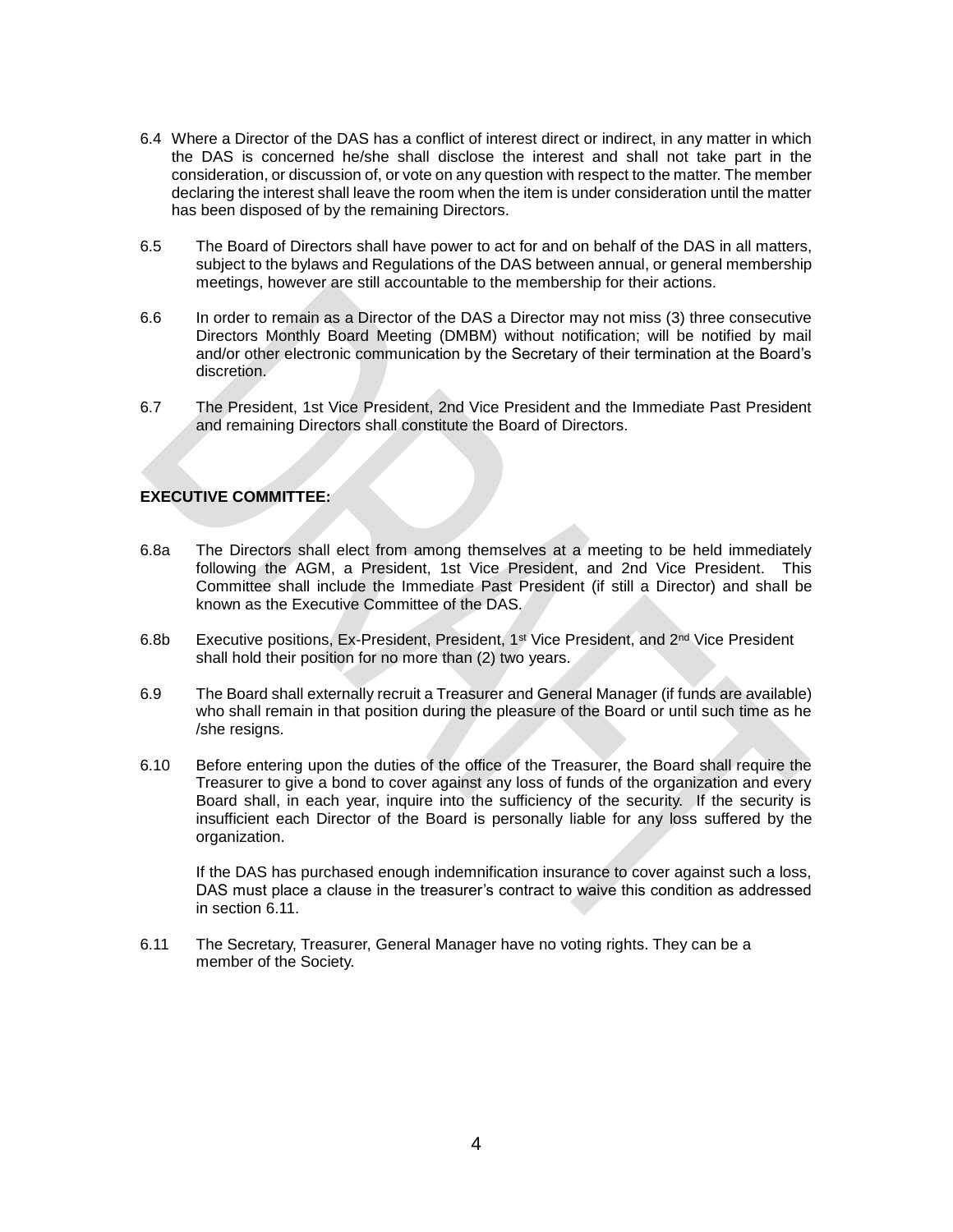# **DUTIES OF EXECUTIVE OFFICERS:**

# **Executive Officers and Senior Staff (Secretary, Treasurer and GM) of the DAS are responsible for the safe custody of:**

- 6.12a) Deeds, title papers and other documents relating to the DAS's property including any designs, logos, material, ideas, projects, or artwork done by a DAS member or Director of the DAS shall become the property of the DAS. This includes secretary's books, treasurer's books, stationery equipment, and web site material and all electronic equipment which shall be handed in to the Board whenever asked for by the Board or upon a member and or senior staff resigning their position or when their term has been completed.
- b) At least one copy of minutes of proceedings, resolutions and bylaws of the DAS maintained in safe keeping.
- c) Books and records of the DAS, maintained in safe keeping.
- d) All property/records of the DAS whether in the office building, on the grounds, or in the grandstand, shall remain on the property owned by the DAS as determined by the Board. If sufficient storage is unavailable and property is removed from the DAS grounds the person removing the property shall sign a declaration that the property is being stored at no cost to the DAS and Board approval is required.
- e) All deeds shall be kept located in a safe on DAS property.

# 6.13. **The Secretary of the DAS shall**:

- a) Attend all meetings of the DAS and keep true minutes of the proceedings.
- b) Conduct the correspondence of the DAS, and
- c) Keep a record of:

-all business transactions of the DAS -all resolutions passed by the DAS -all amendments to the Constitution/By-laws and Policies of the DAS -a current list of the members of the DAS and their addresses and email addresses -a list of the names and addresses of persons to whom prize money is paid and the amounts paid to each person -all reports of committees that may from time to time be appointed by the DAS -all annual statements and financial reports and auditor's reports. - in conjunction with the President prepare all agendas for the DAS meetings

### 6.14 **The Treasurer of the DAS shall**:

- a) Receive all monies paid to the DAS and deposit them to the credit of the DAS in a financial institution as the DAS may by resolution direct.
- b) Keep the securities of the DAS in safe custody.
- c) Keep or cause to be kept proper books of account or make or cause to be made entries of all receipts and expenditures of the DAS and give a written monthly accounting to the Board.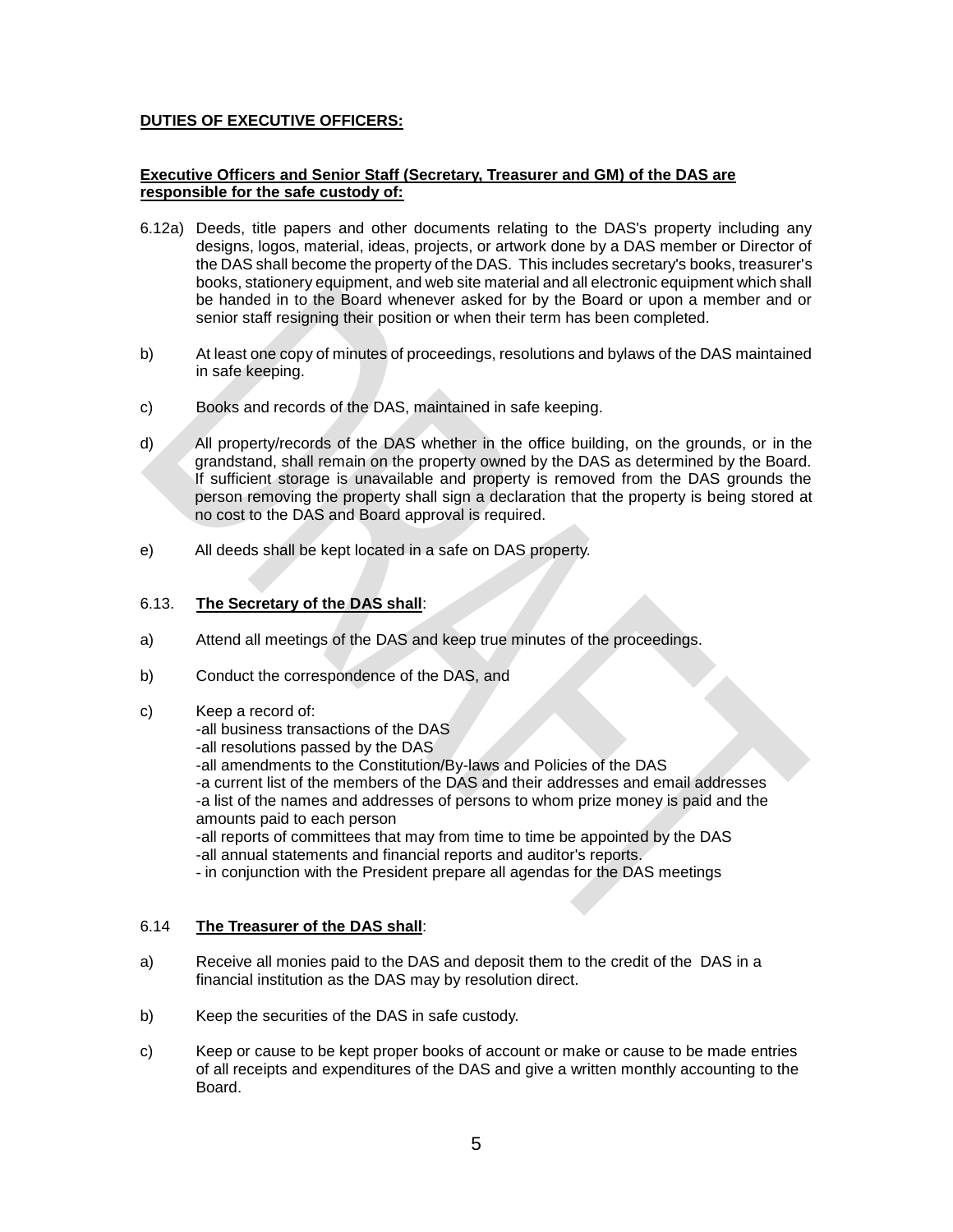- d) Prepare the annual financial records to be sent to the auditor for annual review and preparation of audited financial statements.
- e) Prepare monthly reports showing the financial position of the DAS.
- f) Pay all bills that are allocated by the approved annual budget. Al invoices will be presented at the monthly Directors Meeting and shall be paid upon approval by the Board.
- g) To give security to cover against any loss of the funds of the DAS.
- h) If the Board hires one person, the position shall be designated as Secretary/Treasurer and he/she is responsible for duties listed under Section 16.4 (Secretary Duties) and 16.5 (Treasurer's Duties).

# **SECTION 7**

# **MEETINGS OF THE DAS**

### **ANNUAL GENERAL MEETING**

### **All members holding a current fiscal year and previous fiscal year membership (2 consecutive years) are eligible to vote.**

- 7.1 Proxy votes are not permitted at any meeting of the DAS.
- 7.2 At least (2) two weeks' notice of every AGM shall be given by publication of a notice of the meeting in at least 1 newspaper having a general circulation in the municipality in which the headquarters of the DAS is situated or by emailing notices of the meeting to every member of the DAS at the email, address registered with the DAS or by posters generally circulated in the community as appropriate. Notice shall also be posted on the official web site of the DAS.
- 7.3 1/3 of the registered membership shall constitute a quorum at the AGM.
- 7.4 At the Annual General Meeting:
	- a) The Board and Committee Chairs shall present a written report of the activities and accomplishments of the DAS since the last AGM and a detailed statement of the receipts and expenditures since the last AGM. The Treasurer, or auditor shall give a detailed audited financial statement for the previous two years certified by the auditor. This shall include all financial statements under the DAS control including the racing account.
	- b) The Directors shall be elected or acclaimed to fill vacancies arising from completion of terms, resignations, vacated directorships or other departures from the Board. If an insufficient number of directors are elected at the AGM, the Board of Directors shall appoint eligible members to serve as Director for a period of one year, to fill vacancies. There can be a maximum of two (2) appointed directors. Appointed Directors cannot hold officers' positions.
	- c) Financial Auditor shall be appointed for the next fiscal year or the Directors shall be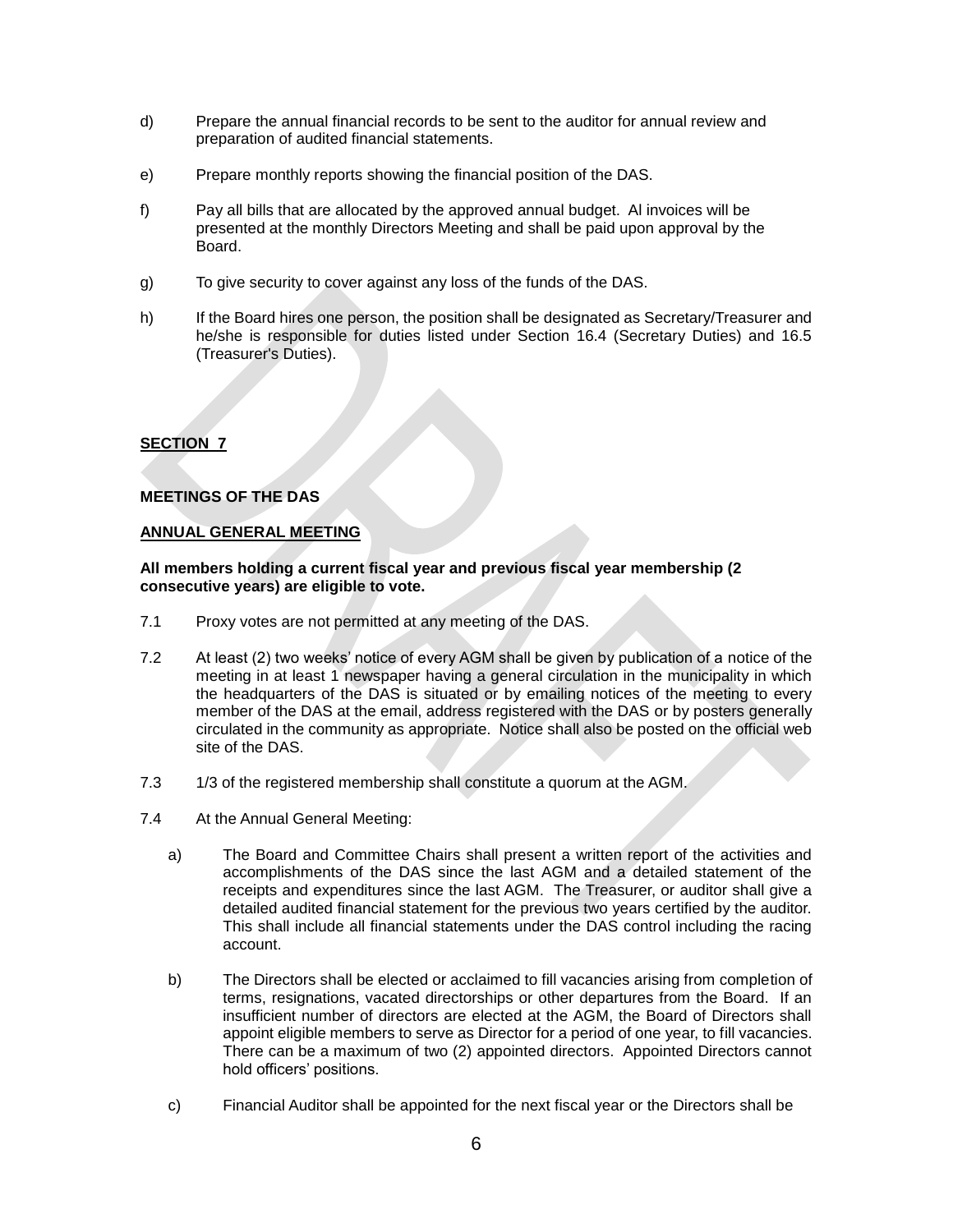authorized to appoint one at a later date.

- d) The Secretary shall make available a list of those members eligible to vote and to hold offices as determined in Section 5.
- e) Executive Officers are appointed by the elected Board immediately following the AGM.
- f) Only eligible members shall vote at the AGM, see requirements as stated above.
- g) Minor changes (such as wording) to update the Constitution if necessary shall be approved by the membership at the AGM. Major changes (such as revamping of content) requires a Draft copy of the changes to be made available on the web site and a paper copy at the DAS office (during office hours) for member to review prior to the AGM.

If insufficient time for discussion; approval of changes at the AGM.

# **GENERAL MEETINGS:**

- 7.5. Only those persons who are members of the DAS and eligible to vote can vote at any general meetings. Proxy votes are not permitted at any meeting of the DAS.
- 7.6 1/3 members shall constitute a quorum for a general meeting.
- 7.7 A general meeting may decide on all matters brought to it by the Board.
- 7.8 The notice of the meeting shall be circulated in the same manner as stated in Section 7.2.

# **PETITION:**

7.9 On the petition of 1/3 of the current members of the DAS, the Secretary or, in his/her absence the President or Vice President must call a special general meeting for the transaction of the business stated in the petition, and the meeting shall be advertised in the manner prescribed in Section 7.2.

# **PROPERTY – SELLING-MORTGAGING:**

- 7.10a) A general meeting will be called to deal with the selling, mortgaging, leasing or otherwise disposing of property owned by the DAS. Only those members who are members for the current fiscal year and who were members for the (2) two previous fiscal years are entitled to vote at this meeting with a 2/3 present approval required. The meeting must have a quorum in attendance.
- 7.10b) A second meeting called within two (2) weeks with all the directors attending to follow through with the outcome.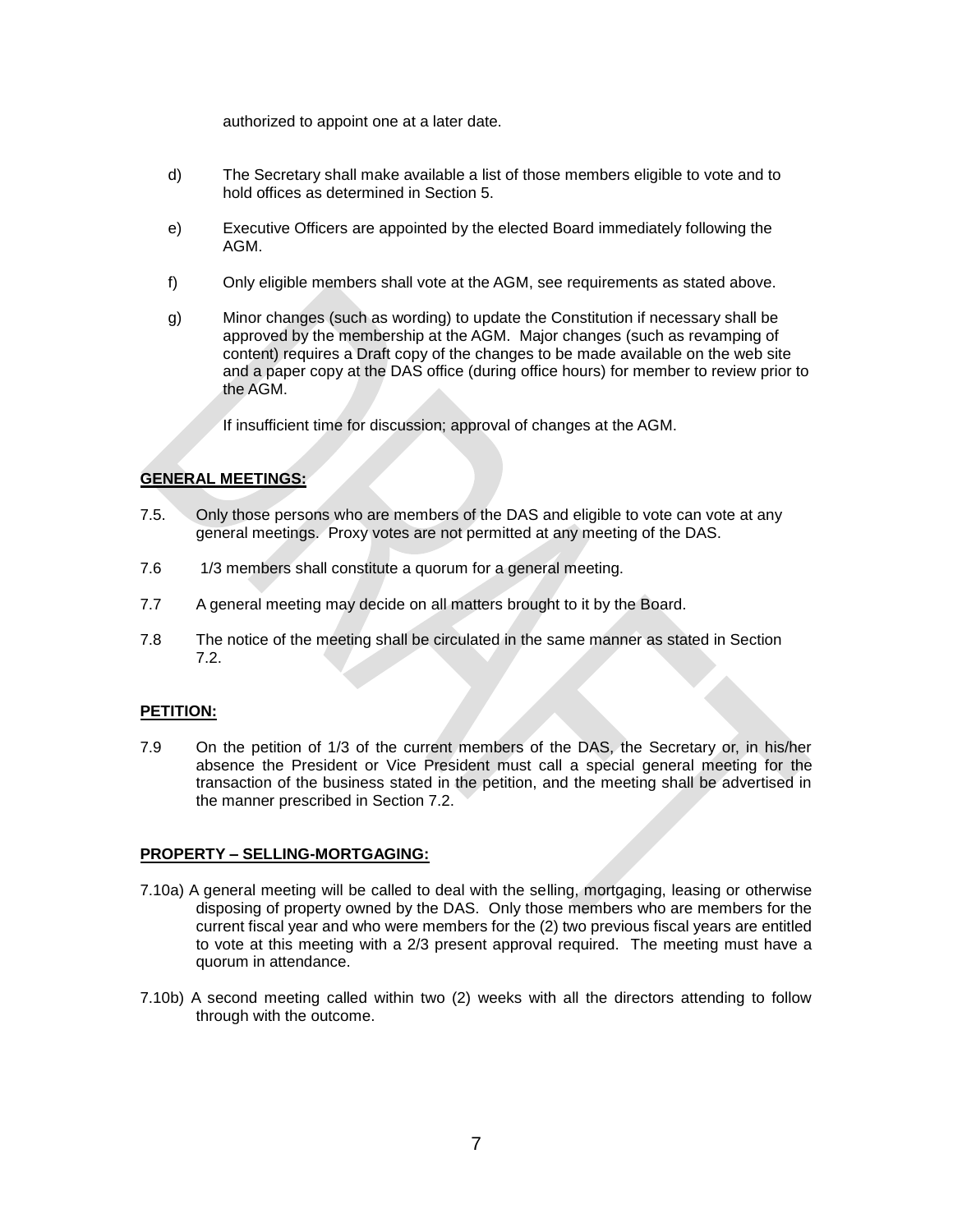## **DISMISSAL OF A DIRECTOR**

7.11 A general meeting will be called to deal with the removal of a Director or Directors for alleged mismanagement. *Notice required as prescribed in Section 7.2*

## **DIRECTORS MEETINGS:**

- 7.12 A monthly Directors meeting shall be held on the  $(2^{nd})$  second week of the month (preferably Tuesday or Wednesday or as determined by the Board). A monthly financial statement shall be provided.
- 7.13 A meeting of the Board shall be called by the Secretary upon the direction of the President, or in absence of the President, the 1st Vice President, or by any (3) three members of the Board, at least (7) seven days prior to the time fixed for such meeting, providing that a meeting of Board may be held immediately following any AGM, Regular or Special Meeting of the Das without notice.
- 7.14 A quorum shall be 50% of Directors.
- 7.15 Only the elected or appointed Directors are eligible to vote; whether by hand, ballot, or electronic vote.

### **Powers and Duties of Directors:**

- 7.16 In addition to other specific duties and power assigned the Board shall:
- a) Take the initiative in preparing general policies and actions for consideration and adoption by the Board of Directors
- b) Put into effect all policies and actions approved by the Board of Directors
- c) Have power to enter contracts in the name of the DAS in accordance with policies and practices.
- d) Be responsible for the management of the affairs of the DAS between general meetings. Mismanagement can result in dismissal of one or more Directors or the dissolution of the entire Board of Directors.
- e) Every Board shall, in each year, inquire into the sufficiency of the office security posted by the Treasurer.
- f) If the security (Section 6.11) is insufficient, each Director of the Board is personally liable for any loss suffered by the organization.
- g) Purchase sufficient insurance so that each Director of the Board is not personally liable for any loss suffered by the DAS.
- h) Every officer and Director shall be indemnified and saved harmless out of the funds of the DAS from and against all charges and expenses incurred in and about, action or suit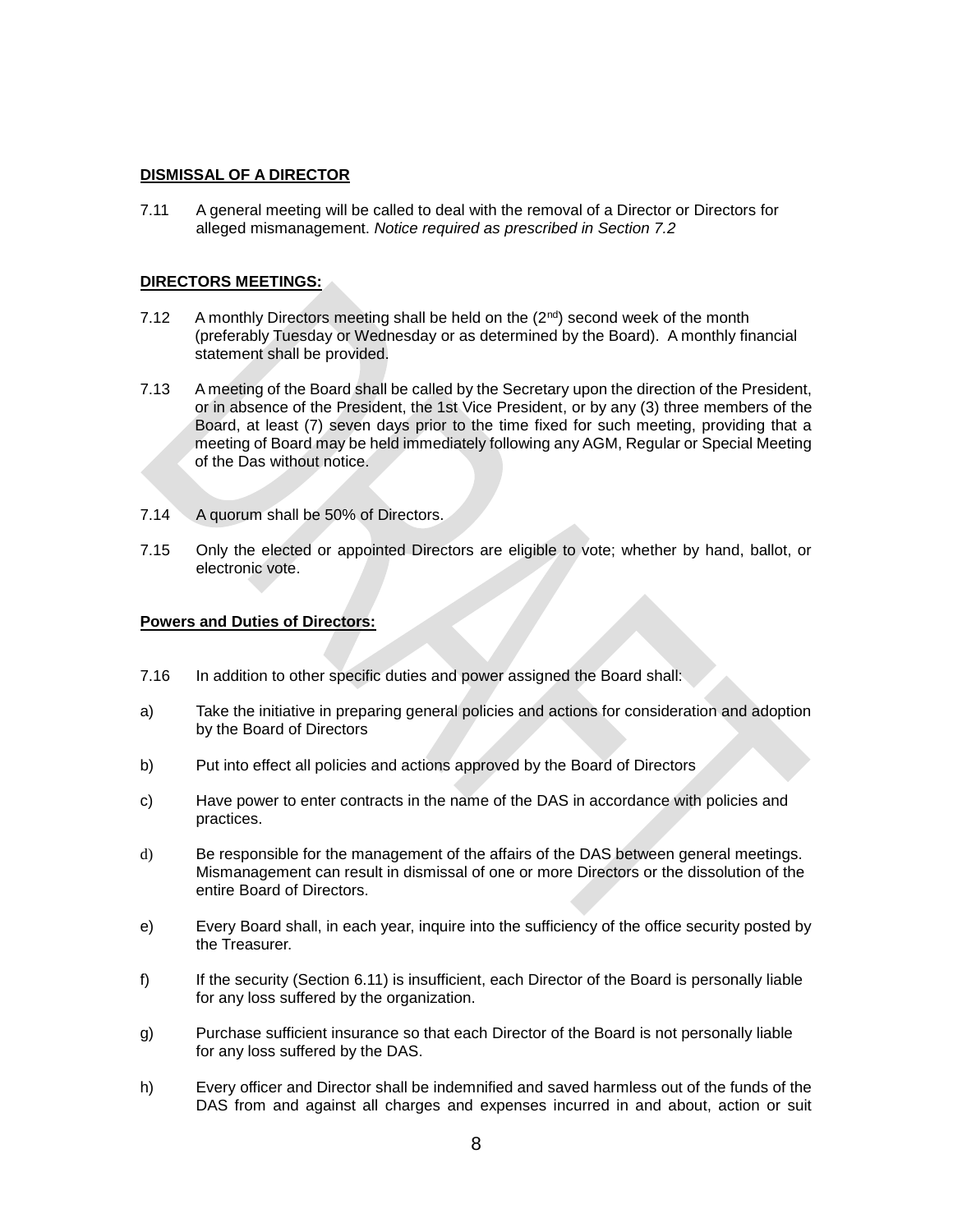brought against him/her in respect of any deed performed during the execution of his/her office, except where charges or expenses are incurred as a result of his/her willful neglect or default.

# **SECTION 8**

#### **COMMITTEES AND SUBCOMMITTEES:**

8.1 The Board may establish Committees and Subcommittees from time to time to conduct its business more effectively. All Committees are accountable to the Board. Committee responsibilities are to organize and carry out normal activities related to the Committee with the DAS's approval. All Committees will select a Director who will be the point of contact with the Board. The President and General Manager shall be ex-officio members to all Committees.

The following Main Committees shall be formed in accordance with the Governance Review. Subcommittees may be deemed necessary and shall fall under the umbrella of any of these committees especially all those needed to organize an annual exhibition as listed in the Yearly Fair Book.

## **The following Standing Committees shall be formed:**

**Agriculture Racing Finance** Fundraising and Special Events Grounds and Buildings Fair Office Facilitator

### **REFERENCE TERMS:**

All Board Committees will report to the Board at regular intervals as set out in their Terms of Reference and annually to members.

- 8.2. The terms of reference for all Committees shall include the following:
- a) The status of the Committee.(standing or ad hoc)
- b) Type of Committee.
- c) The overall purpose.
- d) Any specific directives defining goals or tasks.
- e) The relationship to any other overlapping activities of the DAS.
- f) The composition, including statement, on any designated observers, whether Officers are appointed as full or volunteer, any authority granted to the Chair to appoint other members.
- g) The assignment of any staff or volunteers.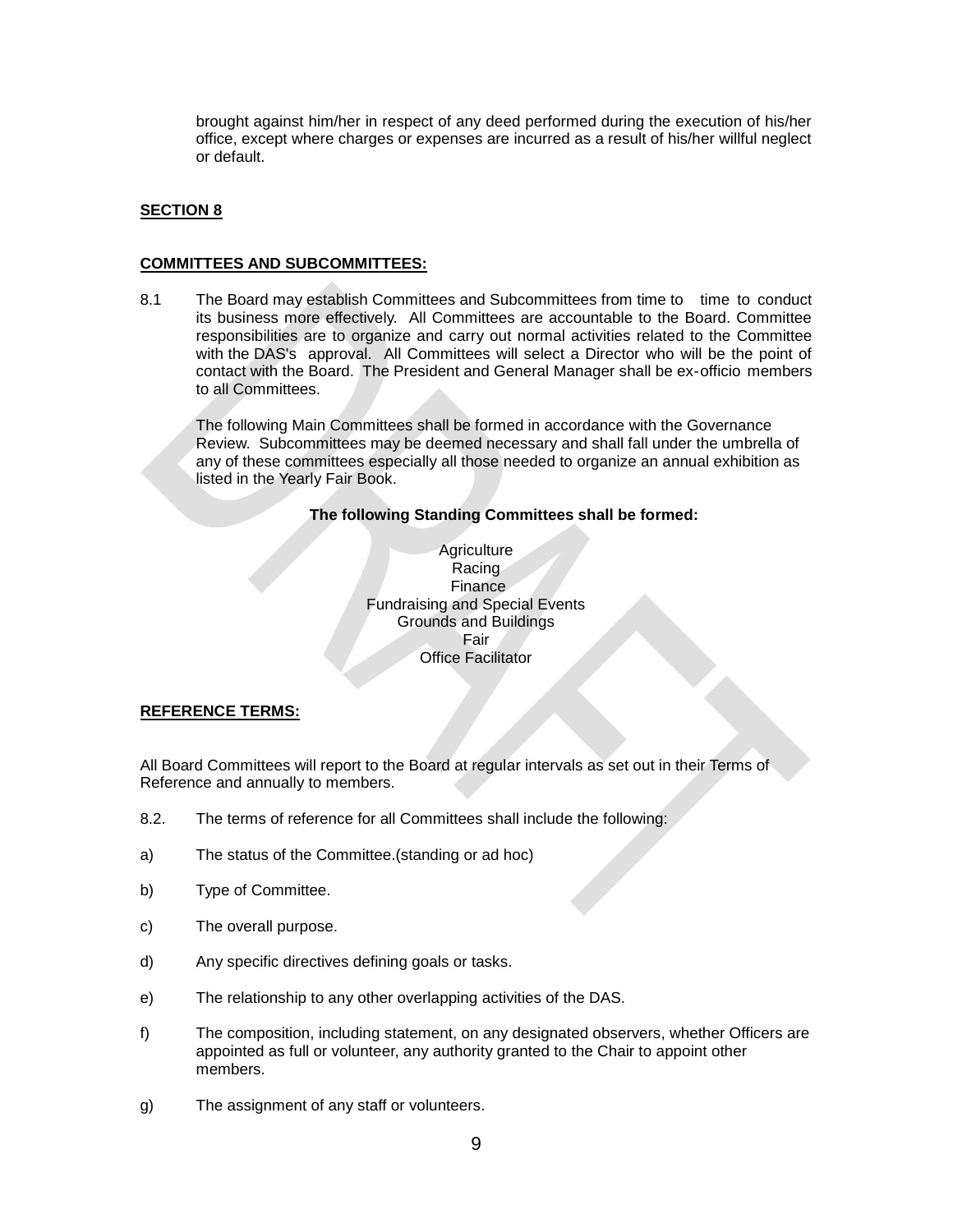- h) Any special mode of operation.
- i) The budgeted limit of expenses the Committee may incur.
- j) The preferred time and method for reporting.
- k) The committee will consist of a Chair and two(2) other members; one (1) will be appointed as a secretary.

# **SECTION 9**

# **FINANCIAL MATTERS:**

- 9.1. The fiscal year of the DAS shall be from November 1 to October 31 annually.
- 9.2. For items that were not included in the budget for the current fiscal year, shall require approval by a motion passed at a Board meeting, before the expenditure reaches the invoice stage.
- 9.3.a Cheques to disburse the funds of the DAS and the Raceway Division shall bear the signatures of two signees - Executive Officers and/or the Treasurer**.**

# **Signing of Cheques**

President and Treasurer or Officers with signing authority (Officers =  $1<sup>st</sup>$  and  $2<sup>nd</sup>$  Vice Presidents)

Treasurer and President or Officers with signing authority (Officers =  $1<sup>st</sup>$  and  $2<sup>nd</sup>$  Vice Presidents)

### **"Restrictions**"

- b Husband/wife or family relatives are not permitted to co-sign cheques nor as two signatures binding contracts or any legal documents or any other forms as required by the Board to conduct business. President's signature is preferred on all cheques and documents. Business of director/personal cheques made out to a signing officer may not be signed by that same officer.
- 9.4. The financial accounts and the minutes of the DAS shall be made available for inspection by any member within (21) twenty one days upon written request and upon approval of the Board.

# **COMPENSATION:**

9.5. No compensation shall be paid to a Director, Officer or Member of the DAS other than the Secretary, Treasurer, and General Manager (if applicable), but reasonable expenses